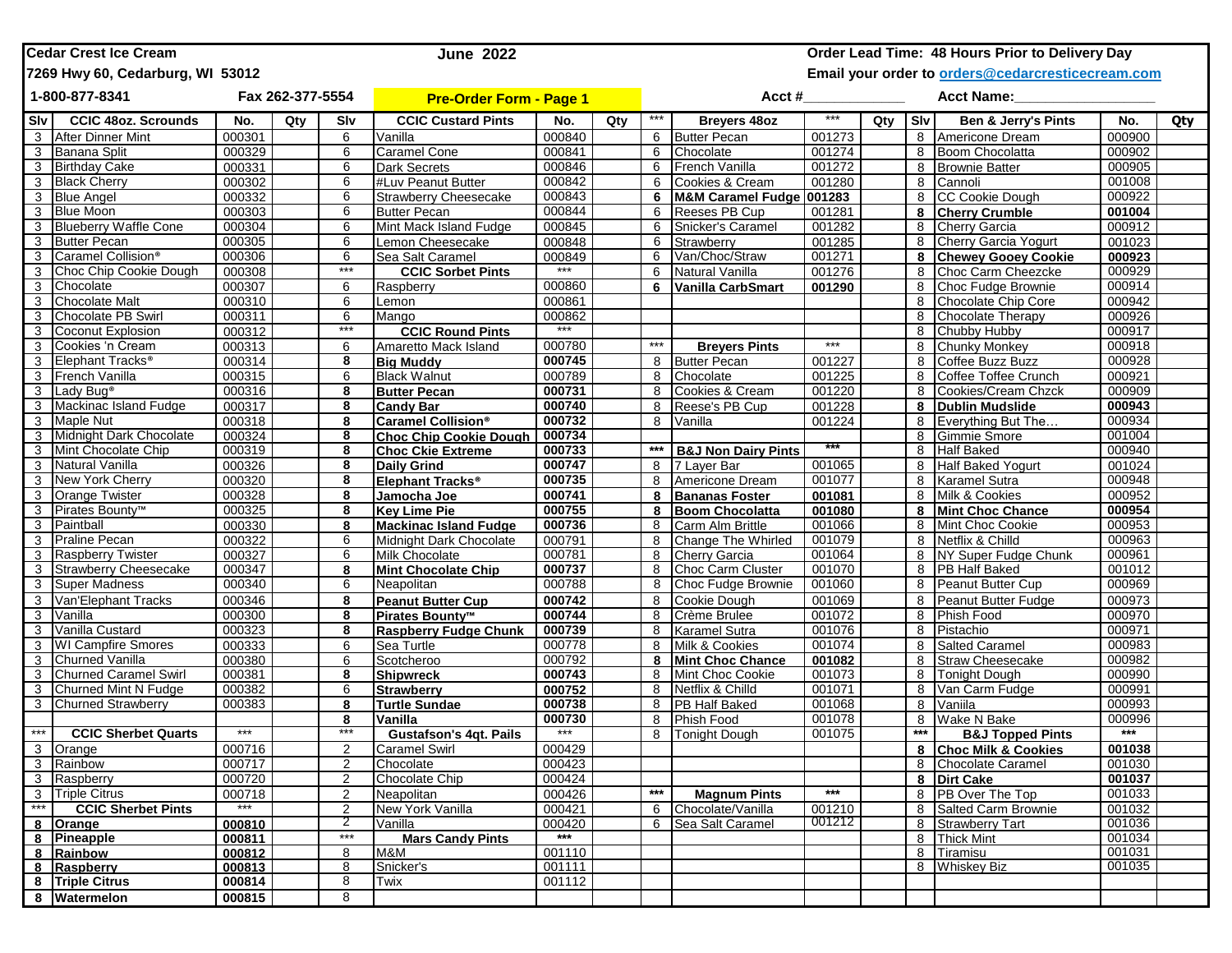|                                    | <b>Cedar Crest Ice Cream</b>                   |                  |     | <b>June 2022</b>     |                                           | Order Lead Time: 48 Hours Prior to Delivery Day |            |         |                                                                                    |                  |                   |                                                   |                                                          |        |     |
|------------------------------------|------------------------------------------------|------------------|-----|----------------------|-------------------------------------------|-------------------------------------------------|------------|---------|------------------------------------------------------------------------------------|------------------|-------------------|---------------------------------------------------|----------------------------------------------------------|--------|-----|
|                                    | 7269 Hwy 60, Cedarburg, WI 53012               |                  |     |                      |                                           |                                                 |            |         |                                                                                    |                  |                   | Email your order to orders@cedarcresticecream.com |                                                          |        |     |
| 1-800-877-8341<br>Fax 262-377-5554 |                                                |                  |     |                      | <b>Pre-Order Form - Page 2</b>            |                                                 |            |         | Acct #                                                                             |                  | <b>Acct Name:</b> |                                                   |                                                          |        |     |
| Slv                                | <b>Talenti Gelato</b>                          | No               | QTY | Slv                  | <b>Cedar Crest Bulk Nov</b>               | No                                              | <b>QTY</b> | Slv     | <b>Cedar Crest Retail</b>                                                          | $\overline{N}$   | <b>QTY</b>        | <b>S</b> lv                                       | <b>Mars Retail Novelties</b>                             | No     | Qty |
| 8                                  | Sea Salt Caramel                               | 001150           |     | $2 - 12$             | Choc-O-Chiller Malt Cup                   | 001757                                          |            |         | 6-8 Vanilla Cups                                                                   | 001540           |                   | $8 - 14$                                          | Dove Mini - Dark Choc                                    | 001640 |     |
| 8                                  | South Butter Pecan                             | 001151           |     |                      |                                           |                                                 |            | 6-8     | <b>Blue Moon Cups</b>                                                              | 001542           |                   | $12 - 5$                                          | <b>Snickers</b>                                          | 001450 |     |
| 8                                  | Choc PB Cup                                    | 001152           |     | $***$                | <b>Unilever Bulk Novelties</b>            |                                                 |            | 6-8     | Rainbow Sherbet Cups                                                               | 001543           |                   | $12 - 5$                                          | <b>Twix</b>                                              | 001452 |     |
| 8                                  | Caramel Cke Crunch                             | 001154           |     | $1 - 12$             | <b>B&amp;J Cup Americone Dr</b>           | 001729                                          |            | 6-8     | Chocolate Malt Cups                                                                | 001545           |                   | $8 - 4$                                           | M&M Vanilla Sand                                         | 001445 |     |
| 8                                  | Sicilian Pistachio                             | 001156           |     | $1 - 12$             | <b>B&amp;J Cup Chery Garcia</b>           | 001735                                          |            | $6 - 8$ | Mint 'N Fudge Cups                                                                 | 001547           |                   | $8 - 4$                                           | M&M Mint Sandwich                                        | 001446 |     |
| 8                                  | Mediterranean Mint                             | 001158           |     | $1 - 12$             | B&J Cup C.C.C.D.                          | 001737                                          |            | $6-8$   | <b>Happy Birthday Cups</b>                                                         | 001544           |                   | $8 - 4$                                           | M&M Choc Cookie                                          | 001447 |     |
| 8                                  | <b>Roman Rasp Sorbetto</b>                     | 001156           |     | $1 - 12$             | <b>B&amp;J Cup ChocFdgBrne</b>            | 001736                                          |            | $6 - 8$ | <b>Churned Choco Swirl Cups</b>                                                    | 001548           |                   |                                                   | <b>Blue Bunny Retail Nov</b>                             |        |     |
| 8                                  | <b>LAYERS Caramel Truffle</b>                  | 001160           |     | $1 - 12$             | <b>B&amp;J Cookie Dough Slices</b>        | 001716                                          |            |         | 6-8 Churned Carmel Swirl Cups                                                      | 001549           |                   | $6-8$                                             | <b>BB Vanilla Mini Cone</b>                              | 001570 |     |
| 8                                  | LAYERS Van Fdg Cookie                          | 001161           |     | $1 - 24$<br>$1 - 12$ | <b>B&amp;J Cookie Dough Chunks</b>        | 001724                                          |            | $***$   |                                                                                    | $***$            |                   | $6-8$                                             | <b>BB Caramel Mini Cones</b>                             | 001571 |     |
|                                    |                                                |                  |     | $1 - 12$             | B&J Pup Cup - PB<br>B&J Pup Cup - Pumpkin | 001710                                          |            | $3-6$   | <b>Unilever Retail Novelties</b>                                                   |                  |                   | $6 - 12$                                          | RWB Bomb Pop                                             | 001600 |     |
| $1 - 12$                           | <b>Mars Bulk Novelties</b>                     | 001950           |     | $1 - 24$             | <b>GH Choc Chip Sandwich</b>              | 001711                                          |            |         | <b>B&amp;J Cookie Dough Slices</b>                                                 | 001418<br>001437 |                   | $6 - 12$                                          | Watermelon Bomb Pop                                      | 001601 |     |
| $1 - 12$                           | DoveBar Van/Milk Choc<br>DoveBar Van/Dark Choc | 001951           |     | $1 - 24$             | Choco Taco                                | 001775<br>001776                                |            |         | 6-4 B&J Pup Cup PB Pretzel<br>6-4 B&J Pup Cup Pumpkin Cookie                       | 001438           |                   | ***                                               |                                                          | ***    |     |
|                                    | DoveBarAlm/Milk Choc                           | 001952           |     | $1 - 24$             | Classic Chocolate Eclair                  | 001777                                          |            |         | 6-10 Breyers Vanilla Cups                                                          | 001592           |                   |                                                   | <b>Budget \$avers Pops</b><br>12-12 Sugar Free Twin Pops | 001625 |     |
| 1-12<br>$1 - 24$                   | M&M Vanilla Sandwich                           | 001962           |     | $1 - 24$             | <b>Classic Straw Shortcake</b>            | 001778                                          |            | 8-6     | Cookies & Cream Bar                                                                | 001507           |                   |                                                   | 18-10 Assorted Twin Pops                                 | 001650 |     |
|                                    | 1-24 M&M Mint Sandwich                         | 001963           |     | $1 - 24$             | <b>Creamsicle Bar</b>                     | 001786                                          |            | $6-4$   | <b>GH Cookie Sandwhich</b>                                                         | 001439           |                   |                                                   | 18-10 Tropical Twin Pops                                 | 001651 |     |
| 1-48                               | Snicker's 2.8 oz                               | 001970           |     | $1 - 24$             | <b>Cyclone Pop</b>                        | 001785                                          |            | 8-6     | <b>GH Creamsicle</b>                                                               | 001504           |                   | $18 - 10$                                         | Banana Twin Pops                                         | 001652 |     |
| 1-24                               | <b>Snicker's Cone</b>                          | 001971           |     | $1 - 12$             | <b>GH Giant King Cone</b>                 | 001796                                          |            |         | 8-6 GH Strawberry Shortcake                                                        | 001494           |                   | 18-10                                             | Root Beer Twin Pops                                      | 001653 |     |
| 1-48                               | Twix 3. oz. Bar                                | 001958           |     | $1 - 24$             | <b>GH Giant Van Sandwich</b>              | 001800                                          |            |         | 6-4 Klon Cookies N Cream Cone                                                      | 001434           |                   |                                                   | <b>North Star Retail Nov</b>                             |        |     |
| $1 - 48$                           | <b>Twix Cookies&amp; Cream</b>                 | 001974           |     | $1 - 24$             | King Cone                                 | 001815                                          |            |         | 6-4 Klon Vanilla Cone                                                              | 001433           |                   | $6-6$                                             | <b>Nutty Sundae Cone</b>                                 | 001482 |     |
| $1 - 12$                           | <b>Starburst Sorbet Bar</b>                    | 001956           |     | $1 - 24$             | <b>Klondike Original</b>                  | 001817                                          |            |         | 12-6 Klondike Bar                                                                  | 001478           |                   |                                                   |                                                          |        |     |
|                                    |                                                |                  |     | $1 - 24$             | Klondike Shake Chocolate                  | 001822                                          |            |         | 6-8 Klondike Cone - Van/Choc                                                       | 001575           |                   | ***                                               | <b>Cedar Crest BULK</b>                                  |        |     |
|                                    |                                                |                  |     | $1 - 24$             | <b>Klondike Shake Vanilla</b>             | 001823                                          |            |         | 12-6 Klondike Heath                                                                | 001474           |                   | ***                                               | 4oz IC Foam                                              | $***$  |     |
|                                    |                                                |                  |     | $4 - 24$             | Lick A Color-Sour                         | 001832                                          |            |         | 8-12 Klondike Mini Orginals                                                        | 001620           |                   | 1-48                                              | Vanilla                                                  | 002060 |     |
|                                    |                                                |                  |     | $1 - 20$             | Magnum Almd Bar                           | 001835                                          |            |         | 12-6 Klondike Reeses                                                               | 001488           |                   | $1 - 48$                                          | Chocolate                                                | 002061 |     |
| ***                                | <b>ICEE Bulk Novelties</b>                     |                  |     | $1 - 12$             | Magnum Dbl Carmel Bar                     | 001837                                          |            |         | 12-6 Klondike Vanilla Sandwich                                                     | 001495           |                   | $1 - 48$                                          | Strawberry                                               | 002062 |     |
| 1-24                               | Icce Blue Raspberry                            | 001940           |     | $1 - 12$             | <b>Magnum Cookie Duet</b>                 | 001838                                          |            |         | 8-3 Magnum Double Caramel                                                          | 001425           |                   | 1-48                                              | Chocolate Yogurt                                         | 002095 |     |
| $1 - 24$                           | <b>Icce Cherry</b>                             | 001941           |     | $1 - 18$             | <b>Minions</b>                            | 001845                                          |            |         | 8-3 Magnum Double Choc                                                             | 001426           |                   | 1-48                                              | <b>Strawberry Yogurt</b>                                 | 002097 |     |
| $1 - 24$                           | Luigi's Lemon Ice                              | 001942           |     | $1 - 12$             | Mrs Fields Cookie Sand                    | 001841                                          |            |         | 6-6 Magnum Mini Caramel                                                            | 001502           |                   | 1-48                                              | Vanilla Yogurt                                           | 002098 |     |
|                                    |                                                |                  |     | $1 - 12$             | Giant Cookies/Cream Cone                  | 001795                                          |            |         | 6-6 Magnum Mini Ruby                                                               | 001503           |                   | 1-48                                              | <b>Orange Sherbet</b>                                    | 002075 |     |
| $***$                              | <b>Rich's Bulk Novelties</b>                   | ***              |     | $1 - 24$             | Cookies&Cream Ice Cr Bar                  | 001848                                          |            |         | 6-6 Magnum Mini Variety                                                            | 001513           |                   | 1-48                                              | <b>Raspberry Sherbet</b>                                 | 002076 |     |
|                                    | 4-24 Rich's Ice Cream Bar                      | 001976           |     | $1 - 24$             | KI Cookies & Cream Sand                   | 001818                                          |            |         | 6-6 Minions Bar                                                                    | 001499           |                   | $***$                                             | <b>4oz IC Plastic</b>                                    | ***    |     |
| $4 - 24$                           | <b>Rich's LF Vanilla Sand</b>                  | 001982           |     | $1 - 24$             | Pop-Up Orange                             | 001857                                          |            |         | 6-18 Popsicle Jolly Rancher                                                        | 001659           |                   | 1-48                                              | Vanilla                                                  | 002040 |     |
| $4 - 24$                           | <b>Rich's LF Fudge Bar</b>                     | 001987           |     | $1 - 24$             | Pop-Up Rainbow                            | 001858                                          |            |         | 6-18 Popsicle Pop O/C/G                                                            | 001655           |                   | 1-48                                              | <b>ButterScotch Sundae</b>                               | 002041 |     |
| $4 - 24$                           | <b>Rich's LF Orange Cream</b>                  | 001977           |     | $1 - 24$             | Popsicle Fruit Twister S/B/V              | 001856                                          |            |         | 6-18 Popsicle SF OCG                                                               | 001656           |                   | 1-48                                              | Chocolate Sundae                                         | 002042 |     |
| $1 - 24$                           | <b>Crumble Cone</b>                            | 001995           |     | $6 - 12$             | Rainbow Pop                               | 001855                                          |            |         | 6-18 Popsicle Tropical                                                             | 001654           |                   | 1-48                                              | <b>Strawberry Sundae</b>                                 | 002043 |     |
| $4 - 24$                           | <b>Rich's LF Rain. Polar Pole</b>              | 001998           |     | $1 - 24$             | Reeses PB CUP                             | 001877                                          |            |         | 6-6 Popsicle Twister - St/Bbery                                                    | 001501           |                   | ***                                               | <b>3oz IC Plastic</b>                                    |        |     |
| $4 - 24$                           | <b>Rich's LF Choc Shrtcke</b>                  | 001997           |     | $1 - 18$             | Spiderman                                 | 001891                                          |            |         | 6-6 Popsicle Twister - St/Mngo                                                     | 001500           |                   | 1-60                                              | Vanilla                                                  | 002160 |     |
| $4 - 24$                           | <b>Rich's LF Straw Shtcke</b>                  | 001996           |     | $1 - 18$             | SpongeBob Bar                             | 001892                                          |            |         | 8-6 Reese's Cup                                                                    | 001497           |                   | 1-60                                              | <b>Chocolate Malt</b>                                    | 002164 |     |
|                                    |                                                |                  |     |                      |                                           |                                                 |            |         | 6-4 Vienetta Vanilla                                                               | 001401           |                   | $1 - 60$                                          | <b>Strawberry Sundae</b>                                 | 002175 |     |
|                                    |                                                |                  |     | ***                  | <b>North Star Novelties</b>               | ***                                             |            |         |                                                                                    |                  |                   | 1-60                                              | <b>Chocolate Sundae</b>                                  | 002176 |     |
| $***$                              | <b>Blue Bunny Bulk Nov</b>                     | ***              |     | $1 - 24$             | Old Fashion Cone                          | 001922                                          |            |         |                                                                                    |                  |                   | 1-60                                              | <b>Butterscotch Sundae</b>                               | 002177 |     |
|                                    | 1-24 Heath Ice Cream Bar                       | 007060           |     | 6-24                 | Ice Cream Sandwich                        | 001932                                          |            |         |                                                                                    |                  |                   |                                                   | 1-60 Mint 'n Fudge                                       | 002162 |     |
|                                    | 1-24 Bomb Pop - Jolly Rancher                  | 007010           |     | $6 - 24$             | <b>Twin Pops</b>                          | 001930                                          |            |         |                                                                                    |                  |                   |                                                   | 1-60 Vanilla NFNS                                        | 002190 |     |
|                                    | 1-24 Bomb Pop - RWB                            | 007011           |     |                      |                                           |                                                 |            |         |                                                                                    | ***              |                   |                                                   | 1-60 Chocolate Twist NFNS                                | 002191 |     |
|                                    | 1-18 Teen Mutant Ninja Turtles                 | 007015           |     |                      |                                           | ***                                             |            |         | <b>Cool Jack's Sandwiches</b>                                                      |                  |                   |                                                   | 1-60 Strawberry Twist NFNS                               | 002192 |     |
|                                    | 1-24 Choc/Van Twist Cone                       | 007030           |     |                      | <b>B&amp;J Retail Dough Chunks</b>        |                                                 |            | $6 - 4$ | Classic Jack Sandwich                                                              | 001428           |                   |                                                   | 1-60 Rainbow Sherbet                                     | 002180 |     |
|                                    | 1-24 Froze Fruit - Strawberry                  | 007050<br>007051 |     | $8 - 1$              | <b>B&amp;J Cookie Dough Chunks</b>        | 004096                                          |            | $6-4$   | Jack Attack Sandwich                                                               | 001429<br>001430 |                   |                                                   |                                                          |        |     |
|                                    | 1-24 Froze Fruit - Coconut                     | 007052           |     |                      |                                           |                                                 |            |         | 6-4 Jack Frost Sandwich                                                            |                  |                   |                                                   |                                                          |        |     |
|                                    | 1-24 Froze Fruit - Mango                       |                  |     |                      |                                           |                                                 |            | ***     |                                                                                    |                  |                   |                                                   |                                                          |        |     |
|                                    |                                                |                  |     |                      |                                           |                                                 |            |         | Please note: Only the yellow highlighted items are part of the smart snack program |                  |                   |                                                   |                                                          |        |     |